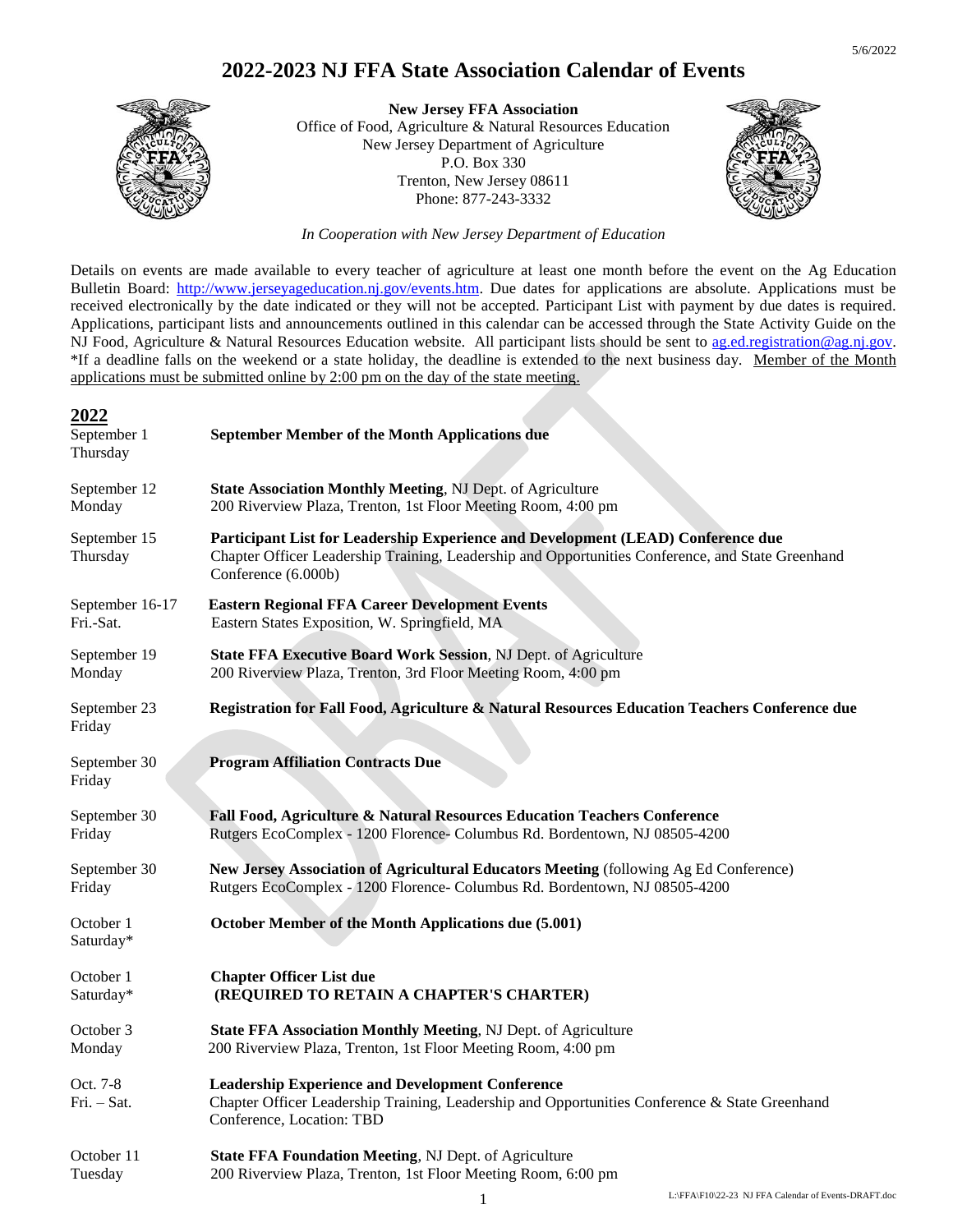| October 12              | State Alumni Meeting, NJ Dept. of Agriculture                                                                                                                                                                                                 |
|-------------------------|-----------------------------------------------------------------------------------------------------------------------------------------------------------------------------------------------------------------------------------------------|
| Wednesday               | Online Meeting, 6:00 pm                                                                                                                                                                                                                       |
| October 15<br>Saturday* | Participant Lists for Fall Career Development Events due (www.judgingcard.com)                                                                                                                                                                |
| October 17              | State FFA Executive Board Work Session, NJ Dept. of Agriculture                                                                                                                                                                               |
| Monday                  | 200 Riverview Plaza, Trenton, 3rd Floor Meeting Room, 4:00 pm                                                                                                                                                                                 |
| Oct. 26-29              | 95 <sup>th</sup> National FFA Convention & Expo and National FFA Career Development Events                                                                                                                                                    |
| Wed-Sat.                | Indianapolis, IN                                                                                                                                                                                                                              |
| November 1              | <b>Membership Roster Due</b>                                                                                                                                                                                                                  |
| Tuesday                 | (REQUIRED TO RETAIN A CHAPTER'S CHARTER)                                                                                                                                                                                                      |
| November 1<br>Tuesday   | Alumni & Supporters Roster, Affiliation Agreement & Payment Due                                                                                                                                                                               |
| November 1<br>Tuesday   | <b>November Member of the Month Application due</b>                                                                                                                                                                                           |
| November 1<br>Tuesday   | <b>Participant Lists for Mission Conference due</b>                                                                                                                                                                                           |
| November 1              | <b>Star State Award Applications Due</b>                                                                                                                                                                                                      |
| Tuesday                 | (Greenhand and Chapter)                                                                                                                                                                                                                       |
| November 7              | State FFA Association Monthly Meeting, NJ Dept. of Agriculture                                                                                                                                                                                |
| Monday                  | 200 Riverview Plaza, Trenton, 1st Floor Meeting Room, 4:00 pm                                                                                                                                                                                 |
| November 8              | <b>New Jersey Association of Agricultural Educators Meeting</b>                                                                                                                                                                               |
| Tuesday                 | Online Meeting, 5:00 pm                                                                                                                                                                                                                       |
| Nov. 11-12              | <b>Checkpoint #2 for State Officers</b>                                                                                                                                                                                                       |
| Fri.-Sat.               | Rutgers EcoComplex - 1200 Florence- Columbus Rd. Bordentown, NJ 08505-4200                                                                                                                                                                    |
| November 17<br>Thursday | <b>Fall Career Development Events, School of Environmental and Biological Sciences</b><br>9:30 am -1:30 pm<br>1. Forestry<br>2. Land Judging<br>3. Milk Quality and Products<br>4. Turf Management<br>5. Fruits and Vegetables Identification |
| November 21             | State FFA Executive Board Work Session, NJ Dept. of Agriculture                                                                                                                                                                               |
| Monday                  | 200 Riverview Plaza, Trenton, 3rd Floor Meeting Room, 4:00 pm                                                                                                                                                                                 |
| December 1<br>Thursday  | <b>December Member of the Month Application due</b>                                                                                                                                                                                           |
| December 1              | Program of Activities due via AET & Chapter Constitution due                                                                                                                                                                                  |
| Thursday                | (REQUIRED TO RETAIN CHAPTER CHARTERS)                                                                                                                                                                                                         |
| Nov. 29- Dec. 3         | National Association of Agricultural Educators Convention/ACTE Vision Conference                                                                                                                                                              |
| Tues.-Sat.              | Las Vegas, NV                                                                                                                                                                                                                                 |
| December 5              | <b>State FFA Association Monthly Meeting, NJ Dept. of Agriculture</b>                                                                                                                                                                         |
| Monday                  | 200 Riverview Plaza, Trenton, 1st Floor Meeting Room, 4:00 pm                                                                                                                                                                                 |

5/6/2022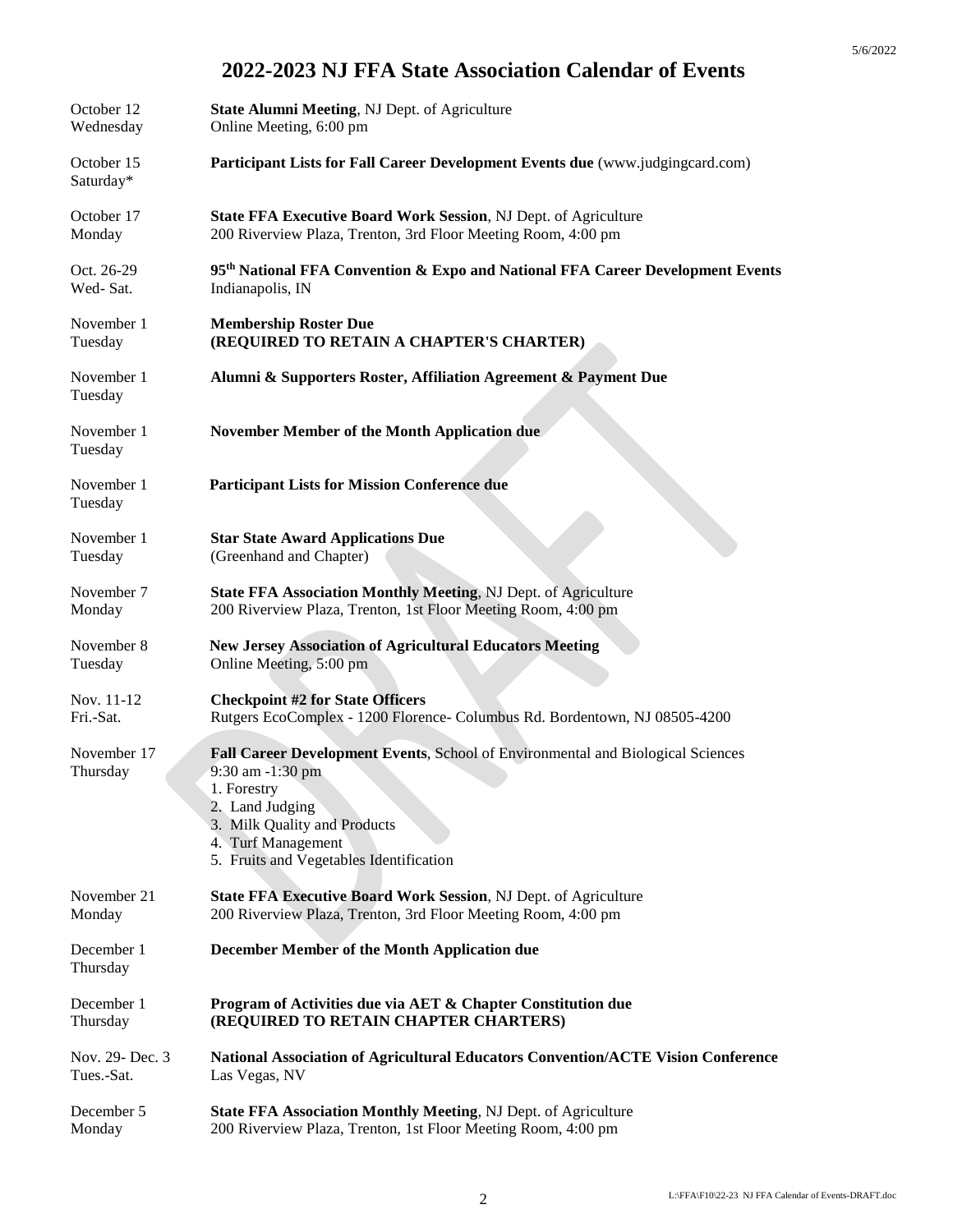| December 10                  | <b>Mission Conference</b>                                                                    |
|------------------------------|----------------------------------------------------------------------------------------------|
| Saturday                     | Rutgers University, Cook Campus Student Center, 8:30 am - 6:00 pm                            |
| December 12                  | State FFA Executive Board Work Session, NJ Dept. of Agriculture                              |
| Monday                       | 200 Riverview Plaza, Trenton, 3rd Floor Meeting Room, 4:00 pm                                |
| December 14                  | State Alumni Meeting, NJ Dept. of Agriculture                                                |
| Wednesday                    | Online Meeting, 6:00 pm                                                                      |
| 2023<br>January 1<br>Sunday* | January Member of the Month Application due (5.001)                                          |
| January 9                    | <b>State Association Monthly Meeting, NJ Dept. of Agriculture</b>                            |
| Monday                       | 200 Riverview Plaza, Trenton, 1 <sup>st</sup> Floor Meeting Room, 9:00 am                    |
| January 10                   | <b>State FFA Foundation Meeting</b>                                                          |
| Tuesday                      | 200 Riverview Plaza, Trenton, 1st Floor Meeting Room, 6:00 pm                                |
| January 15<br>Sunday*        | Participant Lists for State Officer Candidate School due (9.004a)                            |
| January 16                   | <b>State FFA Executive Board Work Session</b>                                                |
| Monday                       | 200 Riverview Plaza, Trenton, 3rd Floor Meeting Room, 4:00 pm                                |
| January 17                   | <b>New Jersey Association of Agricultural Educators Meeting</b>                              |
| Tuesday                      | Location TBA, 5:00 pm                                                                        |
| January 20                   | <b>State Officer Banquet Speech Workshop</b>                                                 |
| Friday                       | Rutgers EcoComplex - 1200 Florence- Columbus Rd. Bordentown, NJ 08505-4200 4:30 pm - 9:00 pm |
| January 28                   | <b>State Officer Candidates' School,</b>                                                     |
| Saturday                     | Stonebridge Middle School, 1252 Yardville Allentown Rd., Allentown, NJ 9:00 am - 3:30 pm     |
| February 1<br>Wednesday      | February Member of the Month Application due (5.001)                                         |
| February 1<br>Wednesdav      | Participant List for Advocacy and Legislative Leadership Day Event due (2.001a)              |
| February 1                   | <b>Chapter Nominations for Honorary State Degree and Distinguished Service Award</b>         |
| Wednesday                    | due to State Office (Honorary $-14.019$ and Distinguished $-14.018$ )                        |
| February 6                   | <b>State FFA Association Monthly Meeting, NJ Dept. of Agriculture</b>                        |
| Monday                       | 200 Riverview Plaza, Trenton, 1st Floor Meeting Room, 4:00 pm                                |
| February 8                   | New Jersey Food, Agriculture & Natural Resources Education Council Meeting                   |
| Wednesday                    | (at State Ag Convention) Harrah's Waterfront, Atlantic City, NJ 1:30 pm                      |
| February 8-9                 | New Jersey Agricultural Convention & Trade Show and Annual State Agricultural Convention     |
| Wed.-Thur.                   | Harrah's Waterfront Conference Center, Atlantic City, NJ                                     |
| February 15                  | <b>State Alumni Meeting, NJ Dept. of Agriculture</b>                                         |
| Wednesday                    | Online Meeting, 6:00 pm                                                                      |
| February 15                  | Participant List for NJ FFA Horticultural Exposition and Floral Design CDE due (13.003a)     |
| Wednesday                    | (NO ENTRIES WILL BE ACCEPTED WITHOUT PARTICIPANT LISTS)                                      |
| February 16-19               | <b>State Officer Fuel-Up Conference State Convention Planning</b>                            |
| Thurs.- Sun.                 | North Wildwood, NJ                                                                           |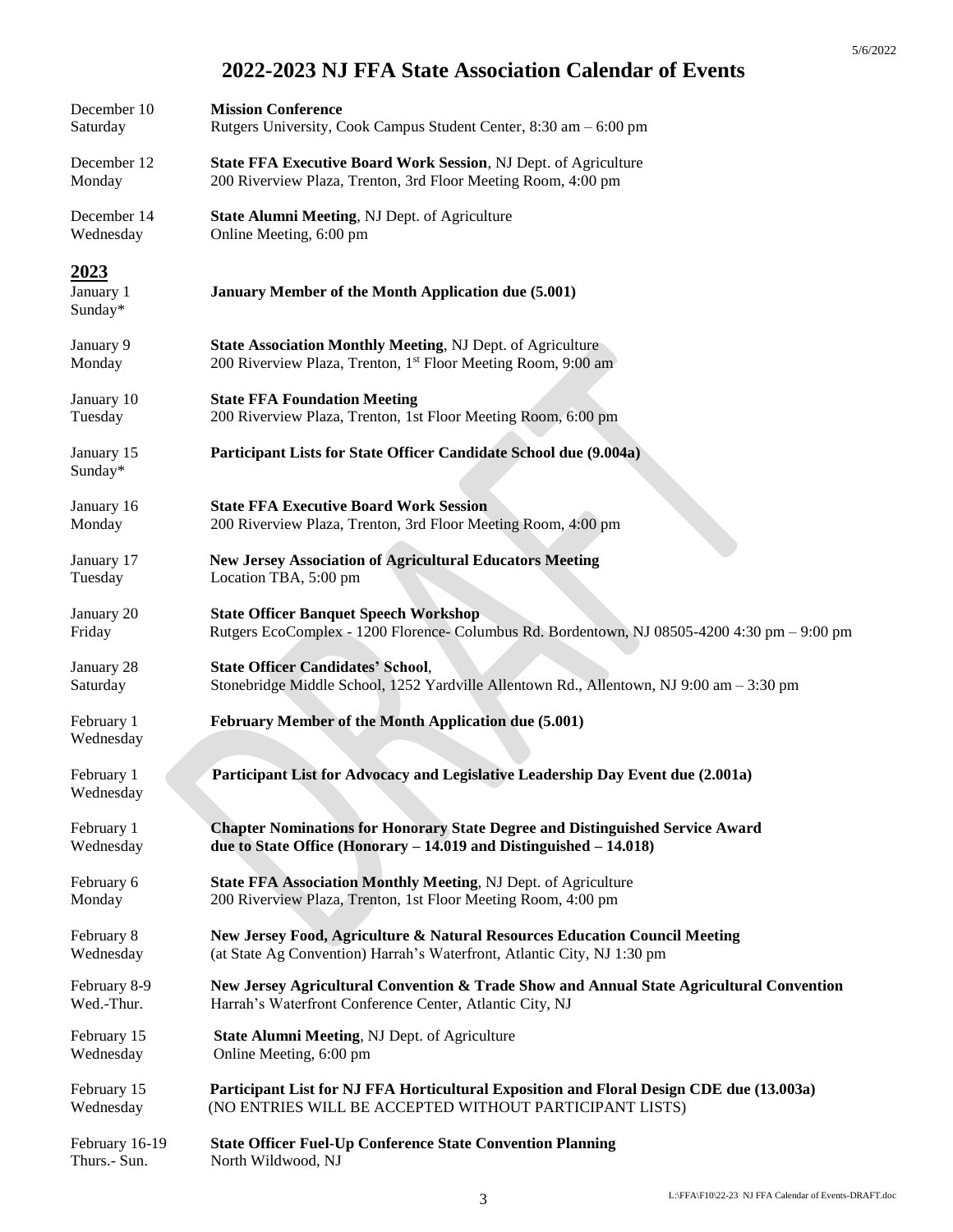| February 18-25<br>Sat.-Sat. | National FFA Week - Chapter promotion of FFA                                                                                                                                                                            |
|-----------------------------|-------------------------------------------------------------------------------------------------------------------------------------------------------------------------------------------------------------------------|
| February 20                 | <b>State FFA Executive Board Work Session</b>                                                                                                                                                                           |
| Monday                      | 200 Riverview Plaza, Trenton, 3rd Floor Meeting Room, 4:00 pm                                                                                                                                                           |
| February 23                 | <b>Advocacy and Legislative Leadership Day Event</b>                                                                                                                                                                    |
| Thursday                    | <b>Location TBA</b>                                                                                                                                                                                                     |
| March 1<br>Wednesday        | March Member of the Month application due (5.001)                                                                                                                                                                       |
| March 1                     | Participant List for Online Farm & Agribusiness Management, Forestry, & Meat Evaluation CDEs                                                                                                                            |
| Wednesday                   | due (www.judgingcard.com)                                                                                                                                                                                               |
| March 1<br>Wednesday        | Landscape Design Plans (13.004) due into the State Office                                                                                                                                                               |
| March 1<br>Wednesday        | Participant List for Horse and Dairy Evaluation CDE due                                                                                                                                                                 |
| March 3                     | New Jersey Youth Institute - The World Food Prize                                                                                                                                                                       |
| Friday (Tent.)              | Rutgers University, $9:30 \text{ am} - 3:00 \text{ pm}$                                                                                                                                                                 |
| March 6                     | <b>State FFA Association Monthly Meeting</b>                                                                                                                                                                            |
| Monday                      | 200 Riverview Plaza, Trenton, 1st Floor Meeting Room, 4:00 pm                                                                                                                                                           |
| March 10                    | <b>Floral Design Career Development Event</b>                                                                                                                                                                           |
| Friday                      | Mercer County Community College, 1200 Old Trenton Road, West Windsor, NJ 08550, 10:00 am                                                                                                                                |
| <b>March 10-11</b>          | <b>NJ FFA Horticultural Expo</b>                                                                                                                                                                                        |
| Fri.-Sat.                   | Mercer County Community College, 1200 Old Trenton Road, West Windsor, NJ 08550                                                                                                                                          |
| March 14                    | <b>New Jersey Association of Agricultural Educators Meeting</b>                                                                                                                                                         |
| Tuesday                     | Online Meeting, 5:00 pm                                                                                                                                                                                                 |
| March 15<br>Wednesday       | <b>Nominating Committee Application Due (14.004)</b>                                                                                                                                                                    |
| March 15<br>Wednesday       | State and American Degree Applications are due (State Degree – 14.007)                                                                                                                                                  |
| March 15<br>Wednesday       | Proficiency Award Applications Due - available on www.ffa.org                                                                                                                                                           |
| March 15<br>Wednesday       | Participant List for Spring Career Development Events due (www.judgingcard.com)                                                                                                                                         |
| March 20                    | <b>State FFA Executive Board Work Session</b>                                                                                                                                                                           |
| Monday                      | Webinar                                                                                                                                                                                                                 |
| <b>March 18-22</b>          | <b>Proficiency, American &amp; State Degree Selection Committee</b>                                                                                                                                                     |
| $Sat. - Weds.$              | Virtual                                                                                                                                                                                                                 |
| March 22                    | Farm & Agribusiness Management CDEs                                                                                                                                                                                     |
| Wednesday                   | <b>Administered Online</b>                                                                                                                                                                                              |
| April 1<br>Saturday*        | Applications are due for the following awards presented at the convention:<br>The following applications can also be found on the New Jersey FFA Website at<br><b>State FFA Scholarship Applications (14.008)</b><br>1. |

5/6/2022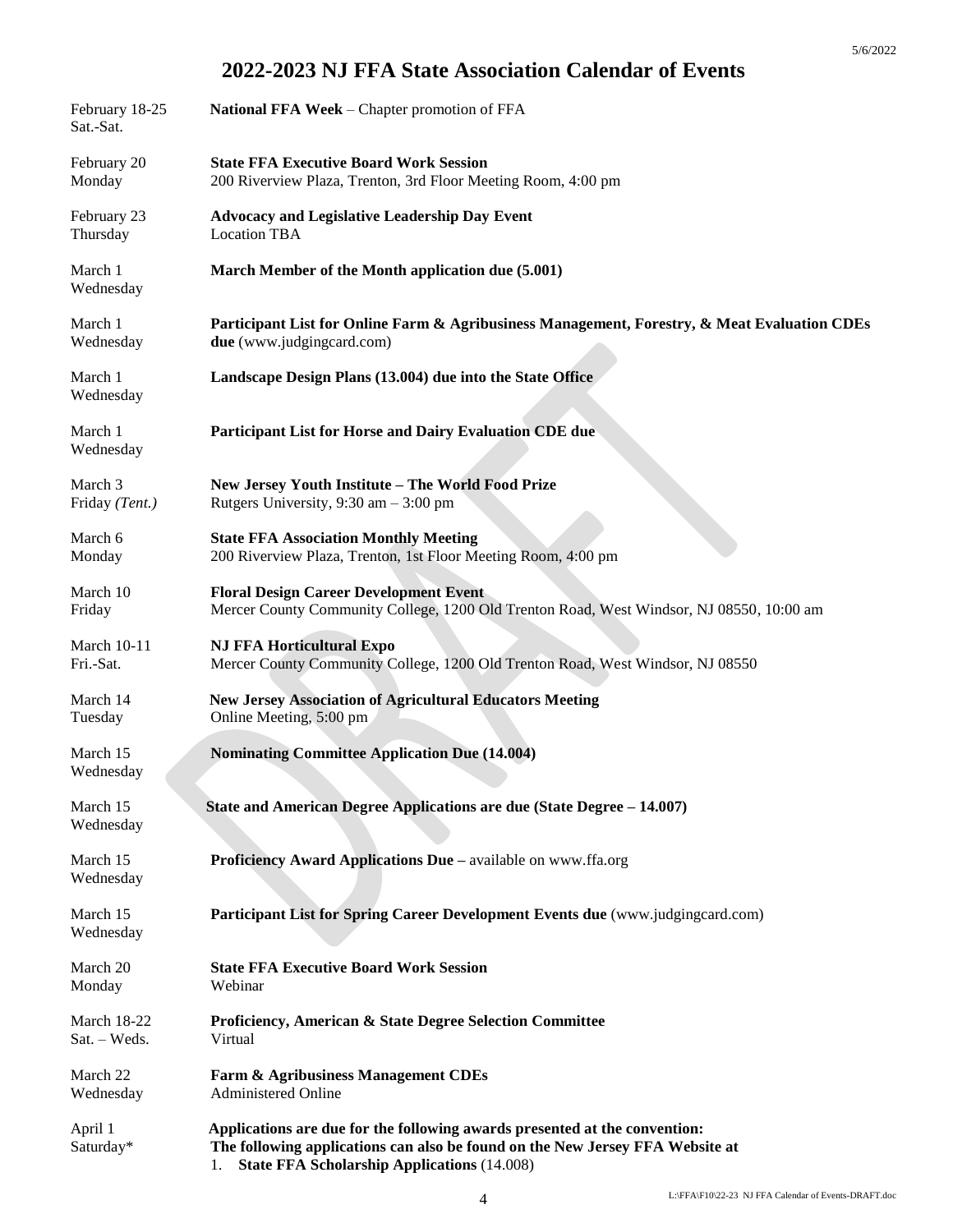- 2. **Advisor of the Year Application** (14.009)
- 3. **National Chapter Award Application Form I and Form II** available on [www.ffa.org](http://www.ffa.org/) or [www.theaet.com](http://www.theaet.com/)
- 4. **Superior Chapter Application** (National Chapter Award Form I)
- 5. **Most Improved Chapter Application** (15.014)
- 6. **Member of the Year Application** (5.001)
- 7. **FFA Week Application** (15.013)
- 8. **Essay Event** (14.024)
- 9. **WLC Scholarship Application** (14.022)
- 10. **Blue Jackets Bright Futures Application** (14.010)
- 11. **8,000 Hour Challenge/Outstanding Service Project Award** (14.026)
- 12. **National Convention Scholarship Application Due** (14.021)
- 13. **State Talent Application** (14.027)
- 14. **Hall of States** (14.030).

Saturday\*

Saturday\*

15. **Ag Awareness Application** (14.020)

April 1 **Honorary American Degree for Teachers due to the State Office**

- April 1 **April Member of the Month Application due (5.001)**
- April 1 **Agriscience Fair Participant List, Application, and Written Report due (16.001b)** Saturday\* Only National Agriscience Fair participant list, application and report will be accepted!
- April 1 **Participant List for State FFA Food Science & Technology, Agronomy, Livestock Evaluation &**  Saturday\* P**oultry Evaluation Career Development Events** (www.judgingcard.com)
- April 3 **State FFA Association Monthly Meeting** Monday 200 Riverview Plaza, Trenton, 1st Floor Meeting Room, 4:00 pm
- April TBA **State Horse Evaluation Career Development Event** Sunday Location TBA
- April 8-12 **Applications Judged by State Awards Selection Committee** Sat. – Weds. Virtual
- April 11 **State FFA Foundation Meeting**
- Tuesday 200 Riverview Plaza, Trenton, 1st Floor Meeting Room, 6:00 pm
- April 11 **Delegates, Courtesy Corps and Members names pre-registered for** Tuesday **State Convention/Career Development Events due for 94 th State FFA Convention. Advisor Assurance Forms are due with Convention Participant List. Participant List for the events listed below are due and included on the participant list form.**
	- **1. 3-5 and 6-8 minute Public Speaking (15.003)** Uploaded Manuscript due April 11<sup>th</sup>
	- 2. **Demonstration (14.006)** Uploaded Outline due April 11<sup>th</sup>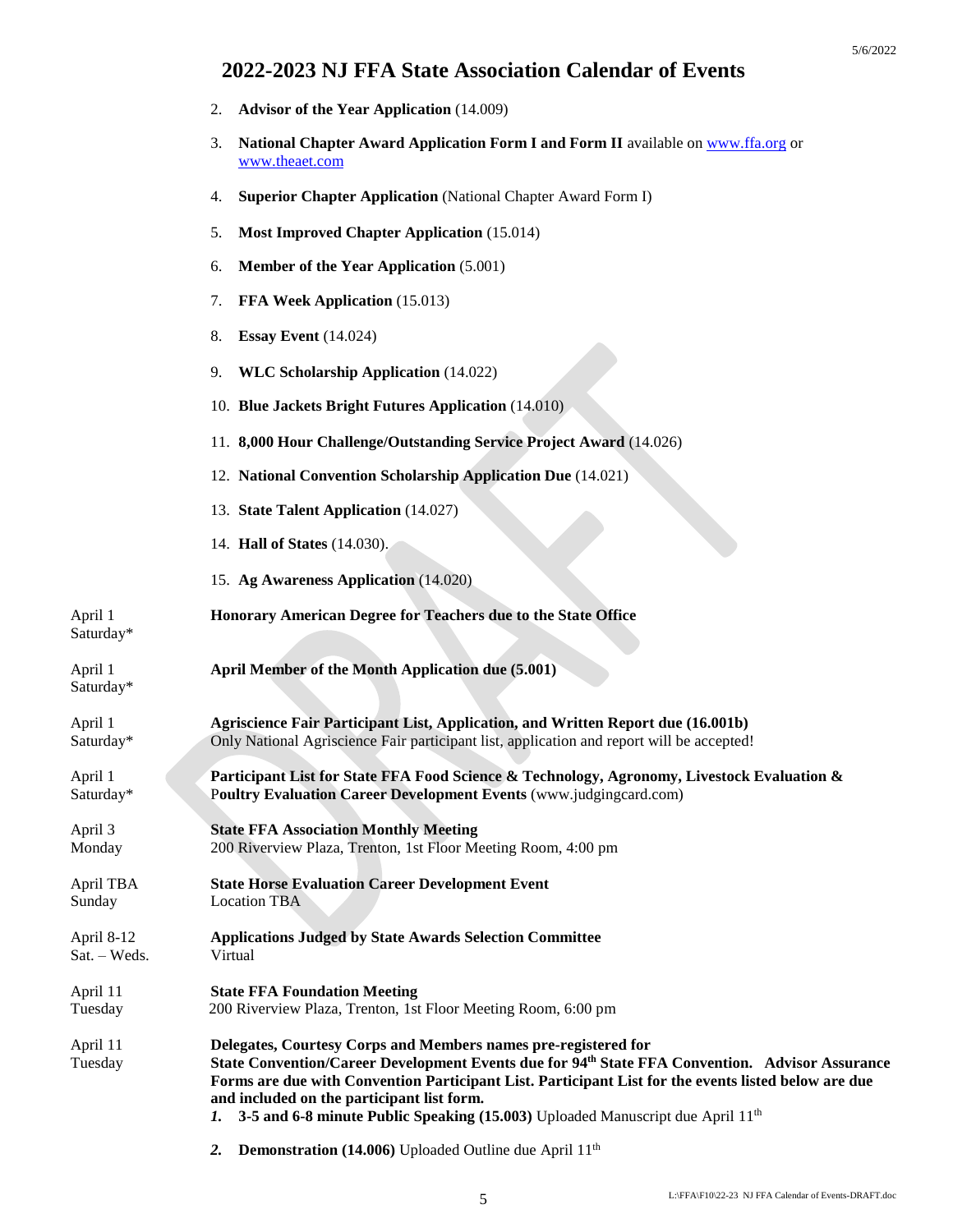|                       | <b>Charles Drawbaugh Parliamentary Procedure Contest</b><br>3.                                                                                                                                                                                                                                                |
|-----------------------|---------------------------------------------------------------------------------------------------------------------------------------------------------------------------------------------------------------------------------------------------------------------------------------------------------------|
|                       | <b>Creed</b><br>4.                                                                                                                                                                                                                                                                                            |
|                       | <b>Extemporaneous Public Speaking</b><br>5.                                                                                                                                                                                                                                                                   |
|                       | Portable Exhibit (14.005)<br>6.                                                                                                                                                                                                                                                                               |
|                       | <b>Employment Skills (14.017)</b> Uploaded Resume/Cover Letter/Application/Job Description due April 11 <sup>th</sup><br>7.                                                                                                                                                                                   |
|                       | Agricultural Issues Forum Uploaded Portfolio due April 11 <sup>th</sup><br>8.                                                                                                                                                                                                                                 |
|                       | <b>Official Ceremonies (15.015)</b><br>9.                                                                                                                                                                                                                                                                     |
|                       | 10. FFA Quiz Bowl (15.016)                                                                                                                                                                                                                                                                                    |
|                       | 11. Artwork Competition (15.018)                                                                                                                                                                                                                                                                              |
|                       | 12. Teach Agriculture Event (14.029) Uploaded Lesson Plan due April 11 <sup>th</sup>                                                                                                                                                                                                                          |
|                       | 13. Marketing Plan CDE (12.022) Uploaded Portfolio due April 11 <sup>th</sup>                                                                                                                                                                                                                                 |
| April 12<br>Wednesday | <b>State Alumni Meeting and State Officer Retiring Address Workshop</b><br>200 Riverview Plaza, Trenton, 3rd Floor Meeting Room, 5:00 pm                                                                                                                                                                      |
| April 17<br>Monday    | <b>State FFA Executive Board Work Session</b><br>200 Riverview Plaza, Trenton, 3rd Floor Meeting Room, 4:00 pm                                                                                                                                                                                                |
| April TBA<br>Saturday | <b>State FFA Dairy Career Development Event</b><br>Cedar Lane Farms, Oldwick, NJ                                                                                                                                                                                                                              |
| April 20<br>Thursday  | Spring Career Development Events, School of Environmental and Biological Sciences<br>9:30 am -1:30 pm<br><b>Agricultural Technology and Mechanical Systems</b><br>1.<br>Floriculture<br>2.<br>Nursery/Landscape<br>3.<br>Ag Sales<br>4.<br>5. Environmental and Natural Resources<br>Veterinary Science<br>6. |
| April 25<br>Tuesday   | State FFA Food Science & Technology, Agronomy, Livestock Evaluation & Poultry Evaluation Career<br><b>Development Events</b><br>Eastern PA FFA Day, Lebanon, Pennsylvania                                                                                                                                     |
| April 26<br>Wednesday | <b>Agriscience Fair</b><br>Rutgers EcoComplex 1200 Florence- Columbus Rd. Bordentown, NJ 08505-4200, 3:00 – 6:00 pm                                                                                                                                                                                           |
| May 1<br>Monday       | May Member of the Month Application due (5.010)                                                                                                                                                                                                                                                               |
| May 1<br>Monday       | <b>State Officer Applications Due (15.001)</b>                                                                                                                                                                                                                                                                |
| May 1<br>Monday       | State FFA Association Monthly Meeting, NJ Dept. of Agriculture<br>200 Riverview Plaza, Trenton, 1st Floor Meeting Room, 4:00 pm                                                                                                                                                                               |
| May 8<br>Monday       | State FFA Executive Board Work Session, NJ Dept. of Agriculture<br>200 Riverview Plaza, Trenton, 3rd Floor Meeting Room, 4:00 pm                                                                                                                                                                              |
| May 22-24             | State officer set up and practice for state convention                                                                                                                                                                                                                                                        |

Mon. – Wed.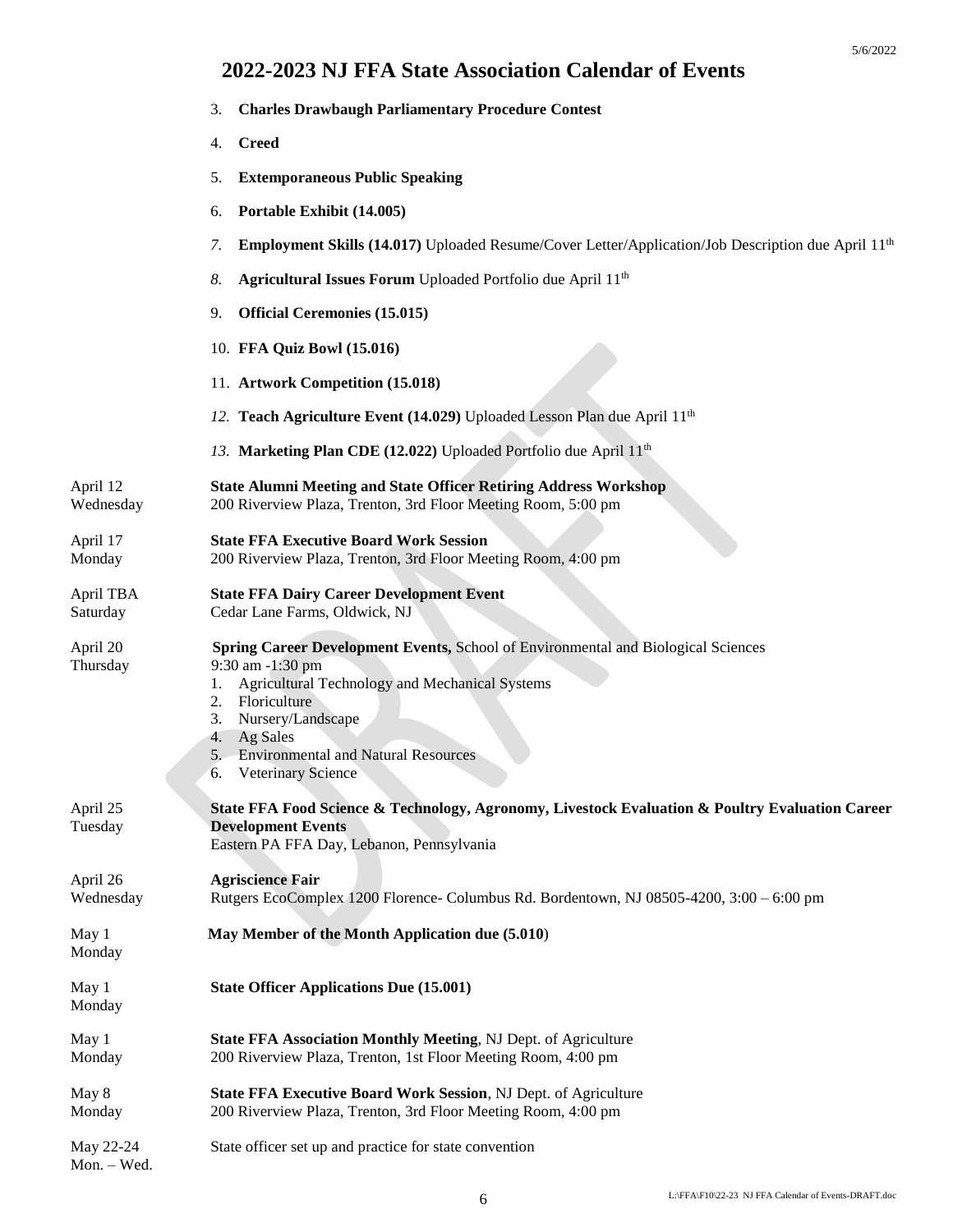| May 24                   | New Jersey Food, Agriculture & Natural Resources Education Council Meeting                                                                                                                                                                                                                                                                                                                                                                                                                                                                                                                                                                                                                                                                                                                                                                                                                                                                                                                                                                                                                                                                                                                                                                                                                                                                                                                                                                                    |
|--------------------------|---------------------------------------------------------------------------------------------------------------------------------------------------------------------------------------------------------------------------------------------------------------------------------------------------------------------------------------------------------------------------------------------------------------------------------------------------------------------------------------------------------------------------------------------------------------------------------------------------------------------------------------------------------------------------------------------------------------------------------------------------------------------------------------------------------------------------------------------------------------------------------------------------------------------------------------------------------------------------------------------------------------------------------------------------------------------------------------------------------------------------------------------------------------------------------------------------------------------------------------------------------------------------------------------------------------------------------------------------------------------------------------------------------------------------------------------------------------|
| Wednesday                | (at State FFA Convention) Monmouth University, West Long Branch, NJ, 1:00 pm                                                                                                                                                                                                                                                                                                                                                                                                                                                                                                                                                                                                                                                                                                                                                                                                                                                                                                                                                                                                                                                                                                                                                                                                                                                                                                                                                                                  |
| May 24                   | New Jersey Association of Agricultural Educators Meeting (at State FFA Convention)                                                                                                                                                                                                                                                                                                                                                                                                                                                                                                                                                                                                                                                                                                                                                                                                                                                                                                                                                                                                                                                                                                                                                                                                                                                                                                                                                                            |
| Wednesday                | Monmouth University, West Long Branch, NJ, 6:00 pm                                                                                                                                                                                                                                                                                                                                                                                                                                                                                                                                                                                                                                                                                                                                                                                                                                                                                                                                                                                                                                                                                                                                                                                                                                                                                                                                                                                                            |
| May 24-26<br>Wed. – Fri. | 94 <sup>th</sup> State FFA Convention<br>Monmouth University, West Long Branch, NJ<br>Participant List required. Events to be held:<br>3-5 and 6-8 minute Public Speaking (15.003)<br>l.<br>(Participant List and electronic submission of speech Due April 7 <sup>th</sup> )<br>Demonstration (14.006) (Participant List and electronic submission of outline Due April 7 <sup>th</sup> )<br>2.<br>Charles Drawbaugh Parliamentary Procedure Contest (Participant List Due April 7 <sup>th</sup> )<br>3.<br>Creed (15.006) (Participant List Due April $7th$ )<br>4.<br>Extemporaneous Public Speaking (Participant List Due April 7 <sup>th</sup> )<br>5.<br>Portable Exhibit (14.005) (Application Due April 7 <sup>th</sup> )<br>6.<br>Employment Skills (14.017) (Participant List and electronic submission of materials Due April $7th$ )<br>7.<br>Agricultural Issues Forum (participant list and electronic submission of Portfolio Due April 7 <sup>th</sup> )<br>8.<br>Official Ceremonies (15.015) (Participant List Due April 7 <sup>th</sup> )<br>9.<br>10. Landscape Design (13.004) (Participant List due March 1 <sup>st</sup> )<br>11. FFA Quiz Bowl (15.016)<br>12. Art Competition (15.018)<br>13. Teach Agriculture Event (14.029) (electronic submission of materials)<br>14. Hall of States Exhibit Event (14.030)<br>15. Marketing Plan (12.022) (Participant List and electronic submission of materials Due April 7 <sup>th</sup> ) |
| June 1                   | Participant List for Summer Career Development Events (12.003b)                                                                                                                                                                                                                                                                                                                                                                                                                                                                                                                                                                                                                                                                                                                                                                                                                                                                                                                                                                                                                                                                                                                                                                                                                                                                                                                                                                                               |
| Thursday                 | Meat Evaluation, Dairy Handlers & Tractor Driving                                                                                                                                                                                                                                                                                                                                                                                                                                                                                                                                                                                                                                                                                                                                                                                                                                                                                                                                                                                                                                                                                                                                                                                                                                                                                                                                                                                                             |
| June 1<br>Thursday       | National Convention State Block Rooms Needed and CDE Declaration Forms due                                                                                                                                                                                                                                                                                                                                                                                                                                                                                                                                                                                                                                                                                                                                                                                                                                                                                                                                                                                                                                                                                                                                                                                                                                                                                                                                                                                    |
| June 1<br>Thursday       | June Member of the Month Application due (5.001)                                                                                                                                                                                                                                                                                                                                                                                                                                                                                                                                                                                                                                                                                                                                                                                                                                                                                                                                                                                                                                                                                                                                                                                                                                                                                                                                                                                                              |
| June 5                   | <b>State FFA Association Monthly Meeting, NJ Dept. Of Agriculture</b>                                                                                                                                                                                                                                                                                                                                                                                                                                                                                                                                                                                                                                                                                                                                                                                                                                                                                                                                                                                                                                                                                                                                                                                                                                                                                                                                                                                         |
| Monday                   | 200 Riverview Plaza, Trenton, 1st Floor Meeting Room, 4:00 pm                                                                                                                                                                                                                                                                                                                                                                                                                                                                                                                                                                                                                                                                                                                                                                                                                                                                                                                                                                                                                                                                                                                                                                                                                                                                                                                                                                                                 |
| June 14                  | <b>State Alumni Meeting,</b>                                                                                                                                                                                                                                                                                                                                                                                                                                                                                                                                                                                                                                                                                                                                                                                                                                                                                                                                                                                                                                                                                                                                                                                                                                                                                                                                                                                                                                  |
| Wednesday                | Online Meeting, 6:00 pm                                                                                                                                                                                                                                                                                                                                                                                                                                                                                                                                                                                                                                                                                                                                                                                                                                                                                                                                                                                                                                                                                                                                                                                                                                                                                                                                                                                                                                       |
| June 10                  | Past State Officer Capstone, sponsored by New Jersey FFA Alumni                                                                                                                                                                                                                                                                                                                                                                                                                                                                                                                                                                                                                                                                                                                                                                                                                                                                                                                                                                                                                                                                                                                                                                                                                                                                                                                                                                                               |
| Saturday                 | Rutgers EcoComplex 1200 Florence- Columbus Rd. Bordentown, NJ 08505-4200                                                                                                                                                                                                                                                                                                                                                                                                                                                                                                                                                                                                                                                                                                                                                                                                                                                                                                                                                                                                                                                                                                                                                                                                                                                                                                                                                                                      |
| June 10-11               | State Officer Leadership Training Conference, sponsored by New Jersey FFA Alumni                                                                                                                                                                                                                                                                                                                                                                                                                                                                                                                                                                                                                                                                                                                                                                                                                                                                                                                                                                                                                                                                                                                                                                                                                                                                                                                                                                              |
| Sat.-Sun.                | Rutgers EcoComplex 1200 Florence- Columbus Rd. Bordentown, NJ 08505-4200                                                                                                                                                                                                                                                                                                                                                                                                                                                                                                                                                                                                                                                                                                                                                                                                                                                                                                                                                                                                                                                                                                                                                                                                                                                                                                                                                                                      |
| June 19                  | <b>State FFA Executive Board Work Session,</b>                                                                                                                                                                                                                                                                                                                                                                                                                                                                                                                                                                                                                                                                                                                                                                                                                                                                                                                                                                                                                                                                                                                                                                                                                                                                                                                                                                                                                |
| Monday                   | 200 Riverview Plaza, Trenton, 3rd Floor Meeting Room, 4:00 pm                                                                                                                                                                                                                                                                                                                                                                                                                                                                                                                                                                                                                                                                                                                                                                                                                                                                                                                                                                                                                                                                                                                                                                                                                                                                                                                                                                                                 |
| June 27                  | 21 <sup>st</sup> Annual New Jersey FFA Alumni Golf Tournament                                                                                                                                                                                                                                                                                                                                                                                                                                                                                                                                                                                                                                                                                                                                                                                                                                                                                                                                                                                                                                                                                                                                                                                                                                                                                                                                                                                                 |
| Tuesday                  | TBD, 1:00PM                                                                                                                                                                                                                                                                                                                                                                                                                                                                                                                                                                                                                                                                                                                                                                                                                                                                                                                                                                                                                                                                                                                                                                                                                                                                                                                                                                                                                                                   |
| June 28-30               | <b>Base Camp for State Officers</b>                                                                                                                                                                                                                                                                                                                                                                                                                                                                                                                                                                                                                                                                                                                                                                                                                                                                                                                                                                                                                                                                                                                                                                                                                                                                                                                                                                                                                           |
| Wed.-Fri.                | Rutgers EcoComplex 1200 Florence- Columbus Rd. Bordentown, NJ 08505-4200                                                                                                                                                                                                                                                                                                                                                                                                                                                                                                                                                                                                                                                                                                                                                                                                                                                                                                                                                                                                                                                                                                                                                                                                                                                                                                                                                                                      |
| July 10                  | <b>State FFA Association Monthly Meeting,</b>                                                                                                                                                                                                                                                                                                                                                                                                                                                                                                                                                                                                                                                                                                                                                                                                                                                                                                                                                                                                                                                                                                                                                                                                                                                                                                                                                                                                                 |
| Monday                   | 200 Riverview Plaza, Trenton, 1st Floor Meeting Room, 9 am                                                                                                                                                                                                                                                                                                                                                                                                                                                                                                                                                                                                                                                                                                                                                                                                                                                                                                                                                                                                                                                                                                                                                                                                                                                                                                                                                                                                    |

5/6/2022